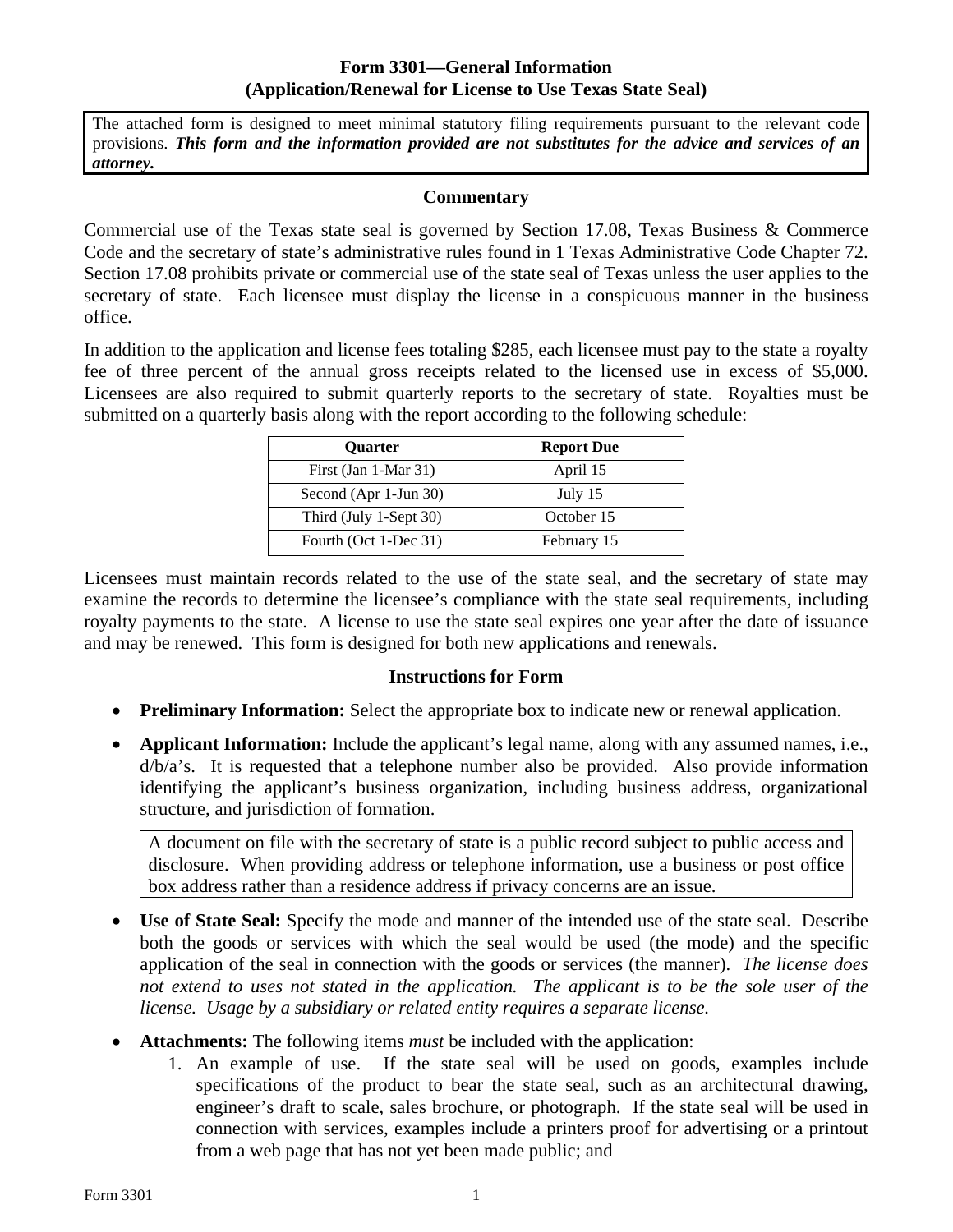- 2. \$285 (\$35 application fee plus \$250 licensing fee).
- **Execution:** A person authorized to sign on behalf of the person or entity applying for a license to use the state seal must sign and date the application.
- **Payment and Delivery Instructions:** The total licensing and application fee for a new or renewal license to use the state seal is **\$285** (\$35 application fee plus \$250 licensing fee). Fees may be paid by personal checks, money orders, LegalEase debit cards or American Express, Discover, MasterCard, and Visa credit cards. Checks or money orders must be payable through a U.S. bank or financial institution and made payable to the secretary of state. Fees paid by credit card are subject to a statutorily authorized convenience fee of 2.7 percent of the total fees.

The completed form, along with the filing fee and example of use, may be mailed to Registrations Unit, P.O. Box 13550, Austin, Texas 78711-3550; or delivered to the James Earl Rudder Office Building, 1019 Brazos, Austin, Texas 78701. The secretary of state will issue a license upon filing of a completed and approved application.

Revised 03/15